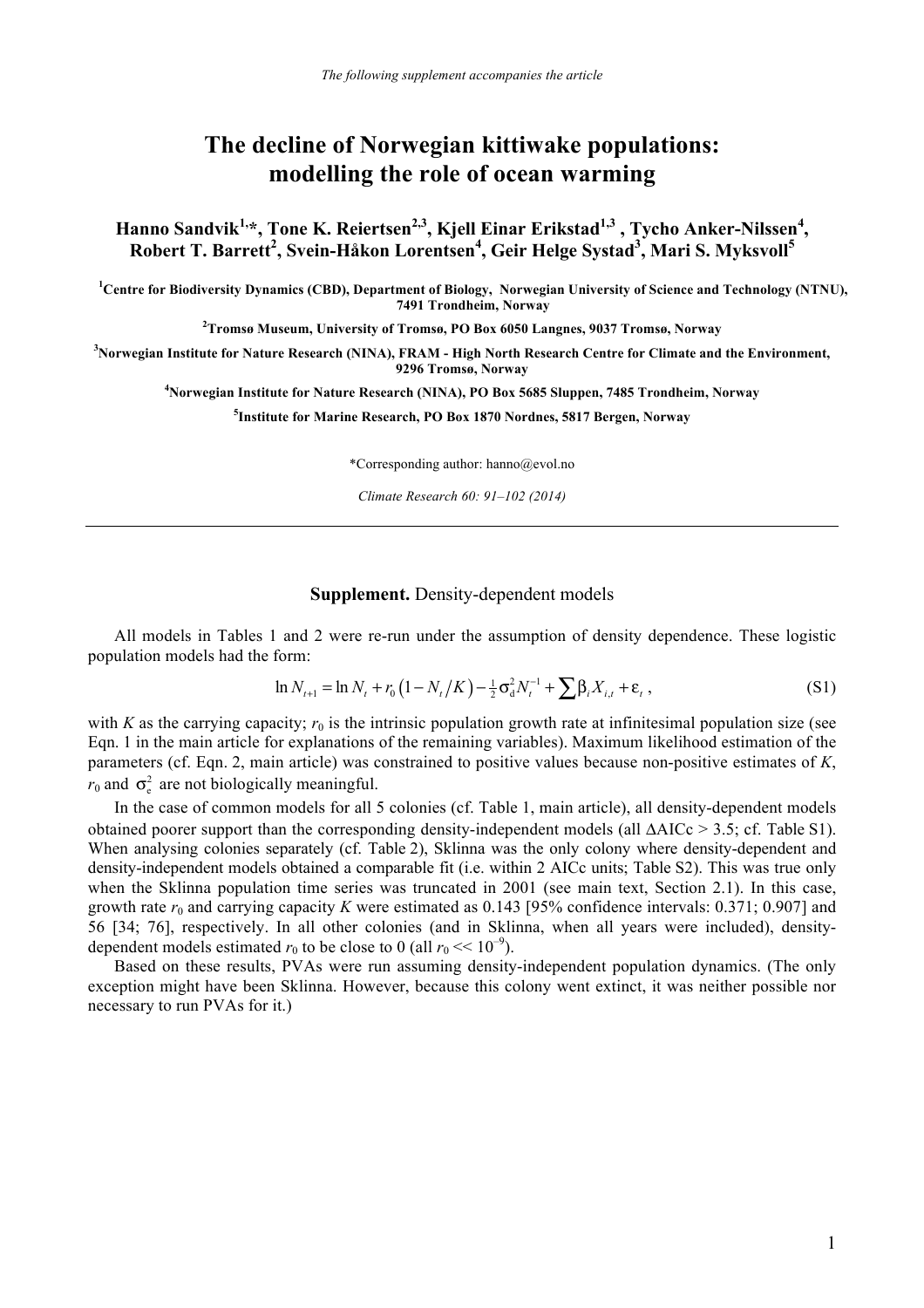Table S1. Population models for 5 Norwegian black-legged kittiwake populations, fitted to all populations simultaneously. The table includes all models from Table 1 in the main article, and adds the corresponding logistic models. Model structure depends on the covariate and its time lag, whether the covariate had been detrended (detr.), whether 1 common or 5 separate values were estimated for growth rates  $(\bar{r})$  and environmental variances  $(\sigma_e^2)$  for the 5 colonies, and on whether the model was density-dependent (DD, i.e. logistic) or density-independent (i.e. Brownian). See Table 1 (main article) for an explanation of the remaining columns. **Bold**: best-supported models

|                    | Model structure |       |                |                    |           | Estimate                   |                                                                          |                  | Model performance |          |  |
|--------------------|-----------------|-------|----------------|--------------------|-----------|----------------------------|--------------------------------------------------------------------------|------------------|-------------------|----------|--|
| Covariate          | lag             | detr. | $\overline{r}$ | $\sigma_{\rm e}^2$ | DD        | CI<br>mean                 |                                                                          | $\cal K$         | $\triangle AIC_C$ | $\rm ML$ |  |
| <b>Grand Banks</b> | $\overline{3}$  |       | $\mathbf{1}$   | 5                  |           | $b = -0.079$               | $-0.132, -0.027$                                                         | $\boldsymbol{7}$ | 0.00              | 1.000    |  |
| <b>Svalbard</b>    | $\mathbf{1}$    |       | $\mathbf{1}$   | 5                  |           | $b = -0.244$               | $-0.404, -0.081$                                                         | $\boldsymbol{7}$ | 0.12              | 0.942    |  |
| <b>Grand Banks</b> | 3               |       | $\mathbf{1}$   | 5                  | DD        | $b = -0.078$               | $-0.136, -0.020$                                                         | 12               | 3.52              | 0.172    |  |
| Svalbard           | $\mathbf{1}$    | detr. | 1              | 5                  |           | $b = -0.240$               | $-0.450, -0.035$                                                         | $\boldsymbol{7}$ | 3.60              | 0.165    |  |
| <b>Grand Banks</b> | 1               |       | 1              | 5                  |           | $b = -0.059$               | $-0.113, -0.004$                                                         | $\tau$           | 4.07              | 0.131    |  |
| <b>Grand Banks</b> | $\overline{3}$  | detr. | $\mathbf{1}$   | 5                  |           | $b = -0.088$               | $-0.174, -0.004$                                                         | $\boldsymbol{7}$ | 4.40              | 0.111    |  |
| Colonies           | $\mathbf{1}$    |       | 1              | 5                  |           | $b = -0.065$               | $-0.133, +0.003$                                                         | $\tau$           | 5.12              | 0.077    |  |
| Svalbard           | $\mathbf{1}$    |       | 1              | 5                  | DD        | $b = -0.254$               | $-0.425, -0.082$                                                         | 12               | 5.51              | 0.064    |  |
| None               |                 |       | $\mathbf{1}$   | 5                  |           | $\bar{r} = -0.055$         | $-0.081, -0.030$                                                         | 6                | 6.42              | 0.040    |  |
| <b>Grand Banks</b> | 1               | detr. | $\mathbf{1}$   | 5                  |           | $b = -0.031$               | $-0.116, +0.052$                                                         | $\boldsymbol{7}$ | 8.09              | 0.018    |  |
| Colonies           | $\mathbf{1}$    | detr. | 1              | $\sqrt{5}$         |           | $b = -0.027$               | $-0.142, +0.085$                                                         | $\tau$           | 8.44              | 0.015    |  |
| <b>Grand Banks</b> | $\mathbf{1}$    |       | 1              | 5                  | DD        | $b = -0.069$               | $-0.130, -0.011$                                                         | 12               | 9.72              | 0.008    |  |
| Colonies           | $\mathbf{1}$    |       | $\mathbf{1}$   | 5                  | $\rm{DD}$ | $b = -0.073$               | $-0.150, +0.001$                                                         | 12               | 11.43             | 0.003    |  |
| None               |                 |       | 5              | 5                  |           |                            |                                                                          | 10               | 12.21             | 0.002    |  |
| Svalbard           | 1               | detr. | $\mathbf{1}$   | 5                  | <b>DD</b> | $b = -0.239$               | $-0.459, -0.009$                                                         | 12               | 14.31             | 0.001    |  |
| <b>Grand Banks</b> | 3               | detr. | $\mathbf{1}$   | 5                  | DD        | $b = -0.081$               | $-0.172, +0.011$                                                         | 12               | 15.74             | 0.000    |  |
| None               |                 |       | $\mathbf{1}$   | 5                  | DD        |                            | $r_0 = 2.4 \times 10^{-10}$ $9.5 \times 10^{-11}$ , $2.1 \times 10^{-8}$ | 11               | 17.67             | 0.000    |  |
| <b>Grand Banks</b> | 1               | detr. | $\mathbf{1}$   | 5                  | DD        | $b = -0.044$               | $-0.136, +0.047$                                                         | 12               | 19.50             | 0.000    |  |
| Colonies           | 1               | detr. | 1              | 5                  | DD        | $b = -0.032$               | $-0.158, +0.091$                                                         | 12               | 19.94             | 0.000    |  |
| None               |                 |       | 5              | 5                  | DD        |                            |                                                                          | 15               | 27.43             | 0.000    |  |
| None               |                 |       | $\mathbf{1}$   | $\mathbf{1}$       |           | $\bar{r} = -0.070$         | $-0.106, -0.035$                                                         | $\overline{2}$   | 45.64             | 0.000    |  |
| None               |                 |       | 5              | $\mathbf{1}$       |           | $\sigma_{\rm e}^2$ = 0.038 | 0.027, 0.046                                                             | 6                | 51.89             | 0.000    |  |
| None               |                 |       | $\mathbf{1}$   | $\mathbf{1}$       | DD        |                            | $r_0 = 2.3 \times 10^{-10}$ $2.0 \times 10^{-11}$ , $1.5 \times 10^{-8}$ | $\overline{7}$   | 66.70             | 0.000    |  |
| None               |                 |       | 5              | 1                  | DD        | $\sigma_{\rm e}^2$ = 0.042 | 0.031, 0.052                                                             | 11               | 75.37             | 0.000    |  |